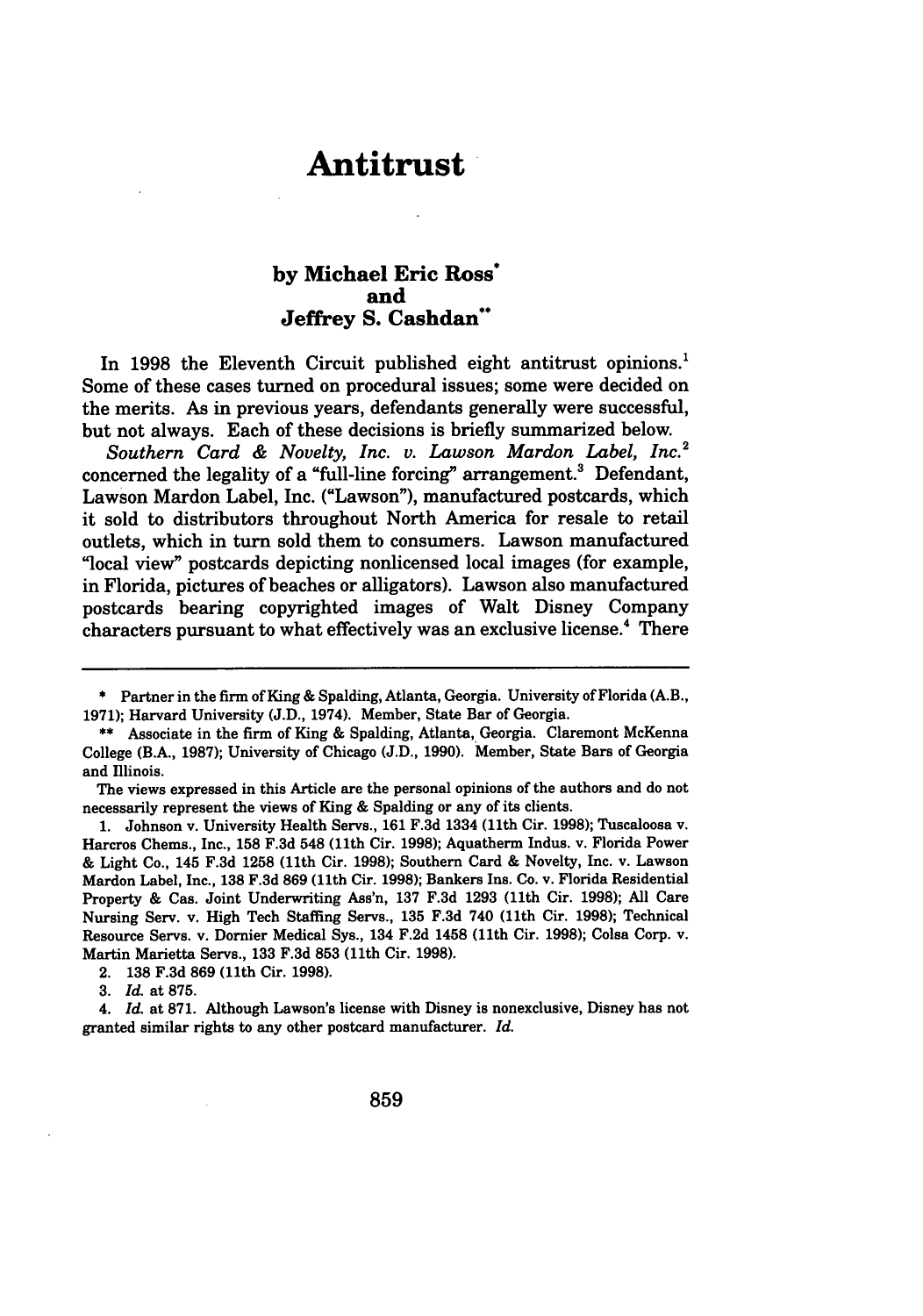were at least six other postcard manufacturers that produced postcards specific to areas in Florida.<sup>5</sup> Plaintiff, Southern Card & Novelty, Inc. ("Southern Card"), was a Daytona Beach, Florida based business that distributed postcards to retailers in central and northern Florida. Southern Card distributed postcards manufactured by Lawson as well as other postcard manufacturers.'

In late 1991, Lawson introduced the "Disney Product Plan," which required Southern Card to purchase the same dollar amount of "local view" postcards that it purchased of Disney postcards. To prevent loss of its lone source of Disney postcards, Southern Card began buying Lawson's "local view" postcards in compliance with Lawson's new program. Eventually, Lawson requested that Southern Card buy all of its postcards from Lawson, a request that Southern Card refused. Thereafter, Lawson began recruiting other postcard distributors to distribute its products in competition with Southern Card. Lawson also limited Southern Card's purchase of Disney postcards.'

Upset by this turn of events, Southern Card sued Lawson, claiming federal and state antitrust violations based on: **(1)** alleged unlawful tying of Disney and "local view" postcards; and (2) monopolization and attempted monopolization of the greater Orlando area "market" for "local view postcards."8 On defendant's motion for summary judgment, the district court dismissed plaintiff's claims.<sup>9</sup> In particular, the district court held that plaintiff's antitrust claims were not per se unlawful and that, applying the rule of reason, plaintiff failed to demonstrate that Lawson had unreasonably restrained competition in the "local view" postcard market.<sup>10</sup>

The Eleventh Circuit affirmed, explaining that the challenged practice-embodied in Lawson's "Disney Product Plan"-was a "line forcing" arrangement.<sup>11</sup> In a line forcing arrangement, a manufacturer compels its dealers to offer for sale some ("representative line forcing") or all ("full line forcing") of the manufacturer's line of products. $12$ Generally, such arrangements do not bar the dealer from selling competing product lines, and in such cases these vertical, nonprice

12. *Id.*

<sup>5.</sup> *Id.* at 872.

*<sup>6.</sup> Id.*

*<sup>7.</sup> Id.*

**<sup>8.</sup>** *Id.* at **873.**

*<sup>9.</sup> Id.*

**<sup>10.</sup>** *Id.*

**<sup>11.</sup> Id.** at **875.**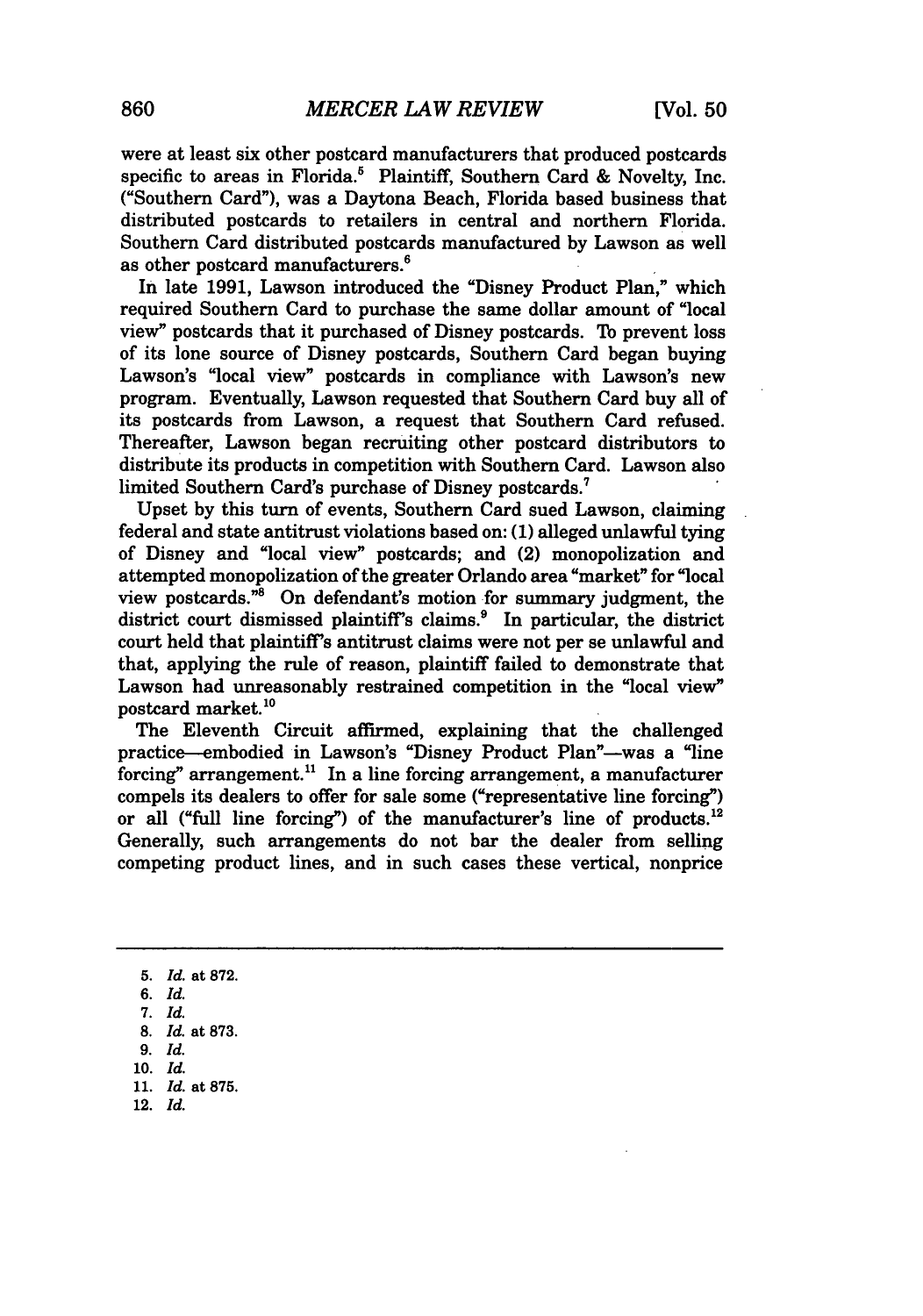restrictions generally pass antitrust muster.<sup>13</sup> Moreover, as the Eleventh Circuit correctly observed, line forcing arrangements typically do not foreclose choice by an ultimate consumer, and thus, per se illegality treatment is unwarranted.<sup>14</sup>

Applying the rule of reason, the Eleventh Circuit concluded that plaintiff's claims could not survive summary judgment.<sup>15</sup> The court rejected as "woefully deficient" Southern Card's proffered affidavit of one of Lawson's competitors designed to show market foreclosure because the affidavit failed to provide even the most basic information necessary to truly evaluate the impact of Lawson's line forcing on its competitors' access to the alleged relevant market.<sup>16</sup> The court likewise rejected Southern Card's expert testimony that consumers were paying higher prices due to Lawson's conduct because the survey on which such testimony was based suffered from "biased" sampling and the failure to take local market factors into account, such as cost of living.<sup>17</sup> Southern Card's proffered evidence was insufficient to prove an antitrust claim under the rule of reason and, therefore, the Eleventh Circuit affirmed the grant of summary judgment. $^{18}$ 

*Bankers Insurance Co. v. Florida Residential Property & Casualty Joint Underwriting Ass'n*<sup>19</sup> presented the Eleventh Circuit with another opportunity to address the state action doctrine. Once again, the issue before the court related to the definition of a "political subdivision" for purposes of state action immunity.20 Specifically, *Bankers Insurance Co.* concerned Florida's reaction to the state's post-Hurricane Andrew insurance crisis. $21$  Pursuant to state law, all Florida residentialproperty insurers were required to form an association to write "involuntary" insurance for citizens who could not obtain coverage in the

- 18. *Id.* at 878.
- 19. **137** F.3d 1293 (11th Cir. **1998).**

20. *Id.* at **1296.** *See* Town of Hallie v. City of Eau Claire, 471 U.S. 34, 44 **(1985).** *See generally* Michael Eric Ross & Jeffrey S. Cashdan, *Antitrust,* 48 MERCER L. REv. **1389,** 1390-91 **(1997).**

21. 137 F.3d at 1294.

<sup>13.</sup> *See, e.g.,* Famous Brands, Inc. v. David Sherman Corp., 814 F.2d 517, 523-24 (8th Cir. 1987).

<sup>14.</sup> *Southern Card & Novelty,* 138 F.3d at 875. Line forcing arrangements thus differ from tying arrangements for which per se illegality is sometimes warranted. *See* Jefferson Parish Hosp. Dist. No. 2 v. Hyde, 466 U.S. 2 (1984). Courts have used principles of tying law to evaluate full-line forcing arrangements. *See, e.g.,* Unijax, Inc. v. Champion Intl, Inc., 683 F.2d 678, 684-85 **(2d** Cir. 1982); Pitchford Scientific Instruments Corp. v. PEPI, Inc., 531 F.2d 92 (3d Cir. 1976).

<sup>15. 138</sup> F.3d at 876.

<sup>16.</sup> *Id.* at 876-77.

<sup>17.</sup> *Id.* at 877.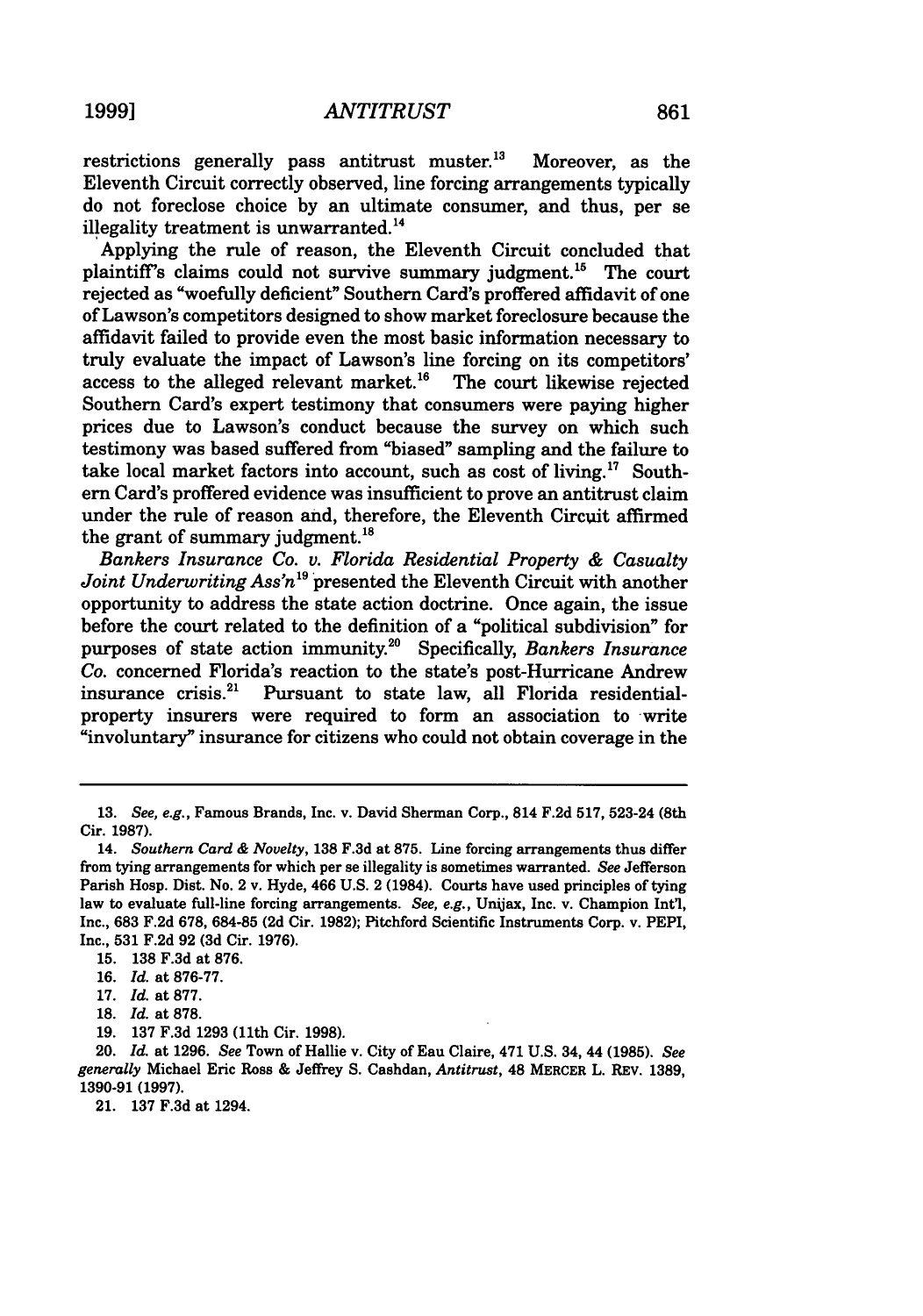"voluntary" insurance market. $22$  After the association implemented competitive bidding for contracts to service policies written **by** the association, one of the unsuccessful bidders sued the association and four individuals who worked for it claiming that the association's bid process violated section **1** of the Sherman Act.23 The district court granted defendants' judgment on the pleadings based on the state immunity doctrine of *Parker v. Brown*<sup>24</sup> and the intra-enterprise conspiracy doctrine of *Copperweld Corp. v. Independence Tube Co.*<sup>2</sup>

The Eleventh Circuit affirmed.<sup>26</sup> Regarding the *Copperweld* issue, the court ruled that the individual defendants were agents of the association and, thus, had an alignment of interests such that the "plurality of persons" needed for a section 1 claim was missing. $27$  The court recognized this issue was "more difficult" for the association itself, but it declined to reach the issue because of its state action immunity holding.28

As for the state action issue, the court held that the association had sufficient "government-like attributes" and "public-entity trappings" to be treated as a political subdivision.<sup>29</sup> Among other things, the court observed that the association was subject to Florida's open records ("sunshine") laws, had certain tax exemptions, and operated under a plan approved by the Department of Insurance.<sup>30</sup> Moreover, although the association's members were private, competing insurers, the court noted that these members did not compete in the "involuntary" insurance market and, in fact, such members participated in the association only because the law required them to do so. $31$  Because the association is a political subdivision, and the court found the association to have acted pursuant to a clearly articulated legislative policy permitting it to select its contracting parties as it saw fit, the court held the association's conduct to be immune from antitrust liability. $32$ 

*Colsa Corp. v. Martin Marietta Services, Inc.33* affirmed the Eleventh Circuit's prior pronouncement that the Sherman Act is not a panacea for

22. *Id.* at 1294-95. **23.** *Id.* at **1295.** 24. **317 U.S.** 341 (1943). **25.** 467 **U.S. 752** (1984). **26. 137 F.3d** at **1298. 27.** *Id.* at **1295-96. 28.** *Id.* at **1296. 29.** *Id.* at **1296-97. 30.** *Id.* at **1297. 31.** *Id.* **32.** *Id.* at **1298. 33. 133 F.3d 853** (11th Cir. **1998).**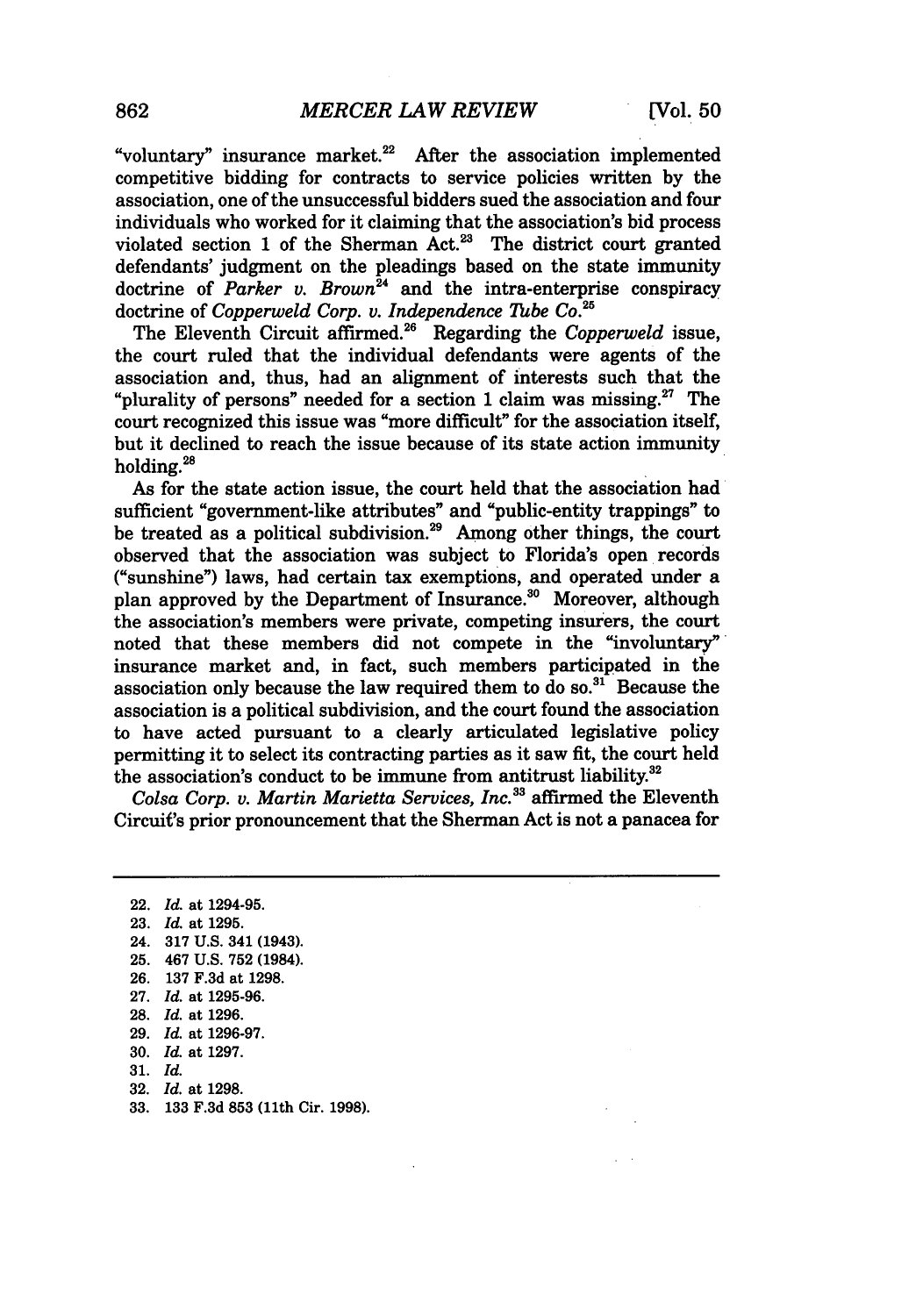all alleged business wrongs.<sup>34</sup> In *Colsa* plaintiff sued Martin Marietta under section 2 of the Sherman Act for allegedly seeking to create or<br>maintain a monopoly. Colsa's claim arose from Martin Marietta's Colsa's claim arose from Martin Marietta's termination of Colsa's subcontract for services in connection with a government contract awarded to Martin Marietta. The district court granted Martin Marietta summary judgment on the ground that Colsa failed to properly define the relevant market.<sup>35</sup>

The Eleventh Circuit affirmed.<sup>36</sup> Rather than relying on the failure to prove a relevant market, however, the court focused on a more fundamental deficiency—the lack of any alleged anticompetitive conduct.<sup>37</sup> The Eleventh Circuit observed that "Colsa cannot claim that Martin Marietta monopolized-or attempted to monopolize-its own contract **by** terminating a subcontract."<sup>38</sup> The Eleventh Circuit correctly determined that Colsa's claims, if any, sounded in contract rather than antitrust law.<sup>39</sup>

*Johnson v. University Health Services, Inc.<sup>40</sup> related to another* offbeat antitrust claim. Plaintiff, Dr. Johnson, asserted a variety of claims, including claims under sections 1 and 2 of the Sherman Act, arising out of a hospital's alleged promise to provide Dr. Johnson with financial assistance to start her own practice.<sup>41</sup> Plaintiff's antitrust claims boiled down to the assertion that defendant hospital was somehow obligated to subsidize her practice and its failure to do so harmed competition.<sup>42</sup> The district court granted defendant's summary judgment on all counts, including the antitrust counts.<sup>43</sup>

The Eleventh Circuit affirmed.<sup>44</sup> The court held that Dr. Johnson's claimed injuries were not the type of harms that the antitrust laws were intended to prevent and, thus, plaintiff lacked antitrust injury.<sup>45</sup> The better approach would have been to hold that Dr. Johnson's claim failed to state a cause of action under the antitrust laws because the alleged injury did not, and could not, involve harm to competition and consum-

- **37.** *Id.* at **855-56.**
- **38.** *Id.* at **856.**
- 39. *Id.*
- 40. 161 F.3d 1334 (11th Cir. 1998).
- 41. *Id.* at 1336-37.
- 42. *Id.* at 1337.
- 43. *Id.*
- 44. *Id.*
- 45. *Id.* at 1338.

<sup>34.</sup> Seagood Trading Corp. v. Jerrico, Inc., 924 **F.2d 1555, 1573** (11th Cir. **1991)** (citation omitted).

**<sup>35.</sup>** *Colsa Corp.,* **133 F.3d** at **855-56.**

**<sup>36.</sup>** *Id.* at **856.**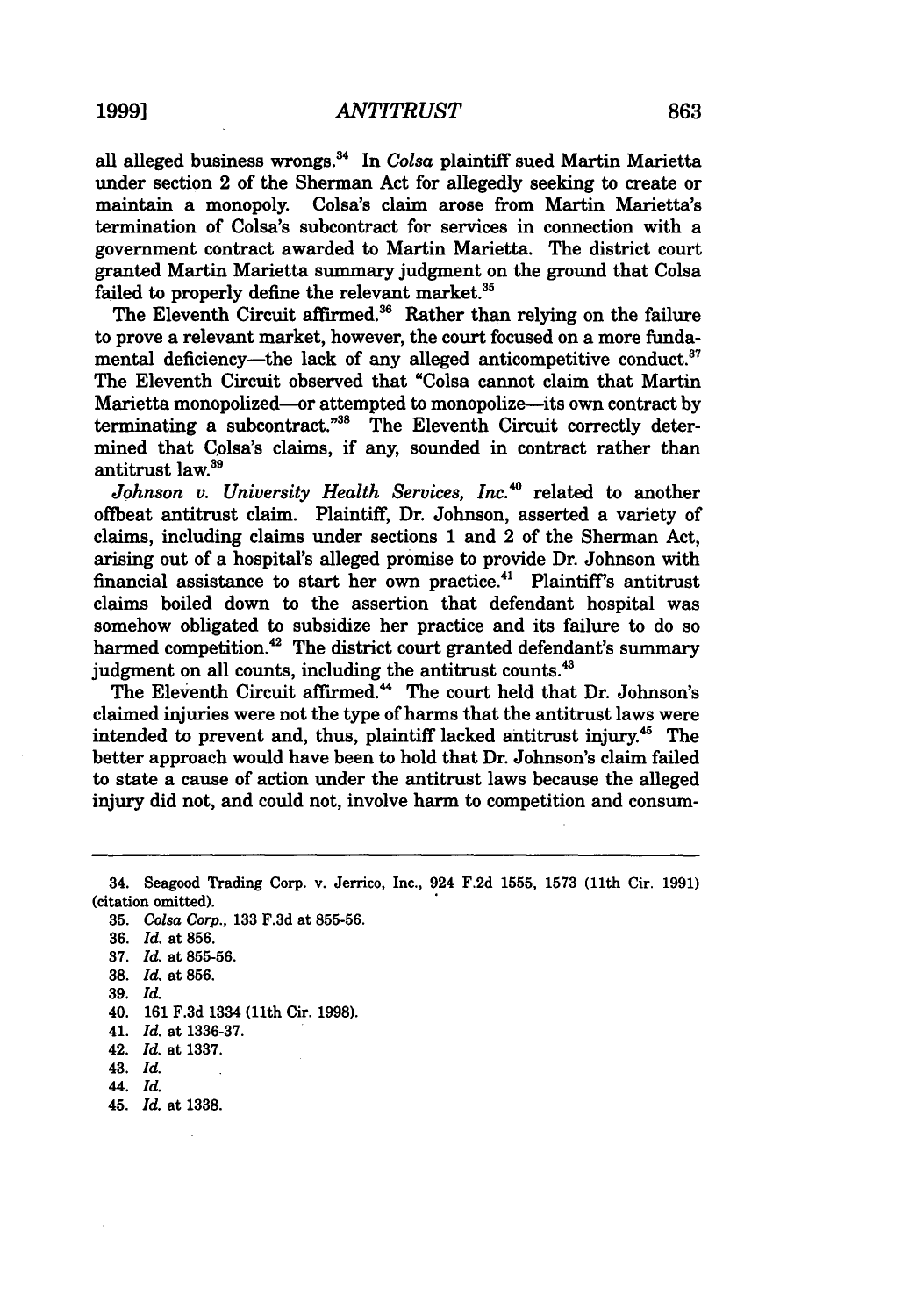ers generally, as opposed to mere injury to Dr. Johnson.<sup>46</sup> Regardless. the outcome was manifestly correct.

Three years ago, Aquatherm Industries-a manufacturer of solarpowered heating systems for swimming pools-convinced the Eleventh Circuit to reject Florida Power **&** Light's res judicata defense and to allow Aquatherm to proceed with its federal antitrust claim. 47 On its second trip to the Eleventh Circuit, *Aquatherm Industries, Inc. v. Florida Power & Light Co.*<sup>48</sup> plaintiff had less success.<sup>49</sup> Aquatherm claimed that defendant Florida Power & Light ("FPL")—the exclusive provider of electric power for approximately two-thirds of Florida-violated sections **1** and 2 of the Sherman Act **by** promoting, through direct mailing and advertising, the use of electric pool-heating pumps as an economical way to heat residential swimming pools.<sup>50</sup> FPL did not sell pool-heating pumps or any other swimming pool equipment.<sup>51</sup> According to Aquatherm, **FPL's** conduct violated the antitrust laws because, **by** such conduct, FPL either **(1)** "wrongly attempted to prevent erosion of its own electric power monopoly or (2) wrongly interfered with the poolheater market in order to increase its profits."<sup>52</sup> The district court granted **FPL's** Rule **12(b)(6)** motion to dismiss the antitrust counts for failure to state a claim.<sup>53</sup>

The Eleventh Circuit affirmed.<sup>54</sup> First, the court addressed the section 2 claims.<sup>55</sup> The court explained that the alleged conduct in the two proffered relevant markets-the alleged market for sale of electric power and the alleged market for sale of pool heaters-did not support a claim in this case. Regarding the former, the court noted the absence of any allegation that **FPL's** actions increased its market share or erected any kind of barrier to entry into the electric power market.<sup>56</sup> Regarding the latter, the court observed the lack of any allegation that FPL held or attempted to create a monopoly in the pool-heater market-indeed, FPL did not even compete in this alleged market.<sup>57</sup> With

<sup>46.</sup> *See* Levine v. Central Fla. Med. Affiliates, **72 F.3d 1538,** 1545 (11th Cir. **1996)** (declining to reach standing issue because of lack of meritorious antitrust claim).

<sup>47.</sup> Aquatherm Indus. v. Florida Power **&** Light Co., 84 **F.3d 1388** (11th Cir. **1996).**

<sup>48. 145</sup> **F.3d 1258** (11th Cir. **1998).**

<sup>49.</sup> *Id.* at **1260.**

**<sup>50.</sup>** *Id.*

**<sup>51.</sup>** *Id.*

**<sup>52.</sup>** *Id.* at **1261.**

**<sup>53.</sup>** Aquatherm Indus. v. Florida Power & Light Co., **971** F. Supp. 1419 (M.D. Fla. **1997).**

<sup>54. 145</sup> **F.3d** at **1260.**

**<sup>55.</sup>** *Id.* at **1260-61.**

**<sup>56.</sup>** *Id.* at **1261.**

**<sup>57.</sup>** *Id.*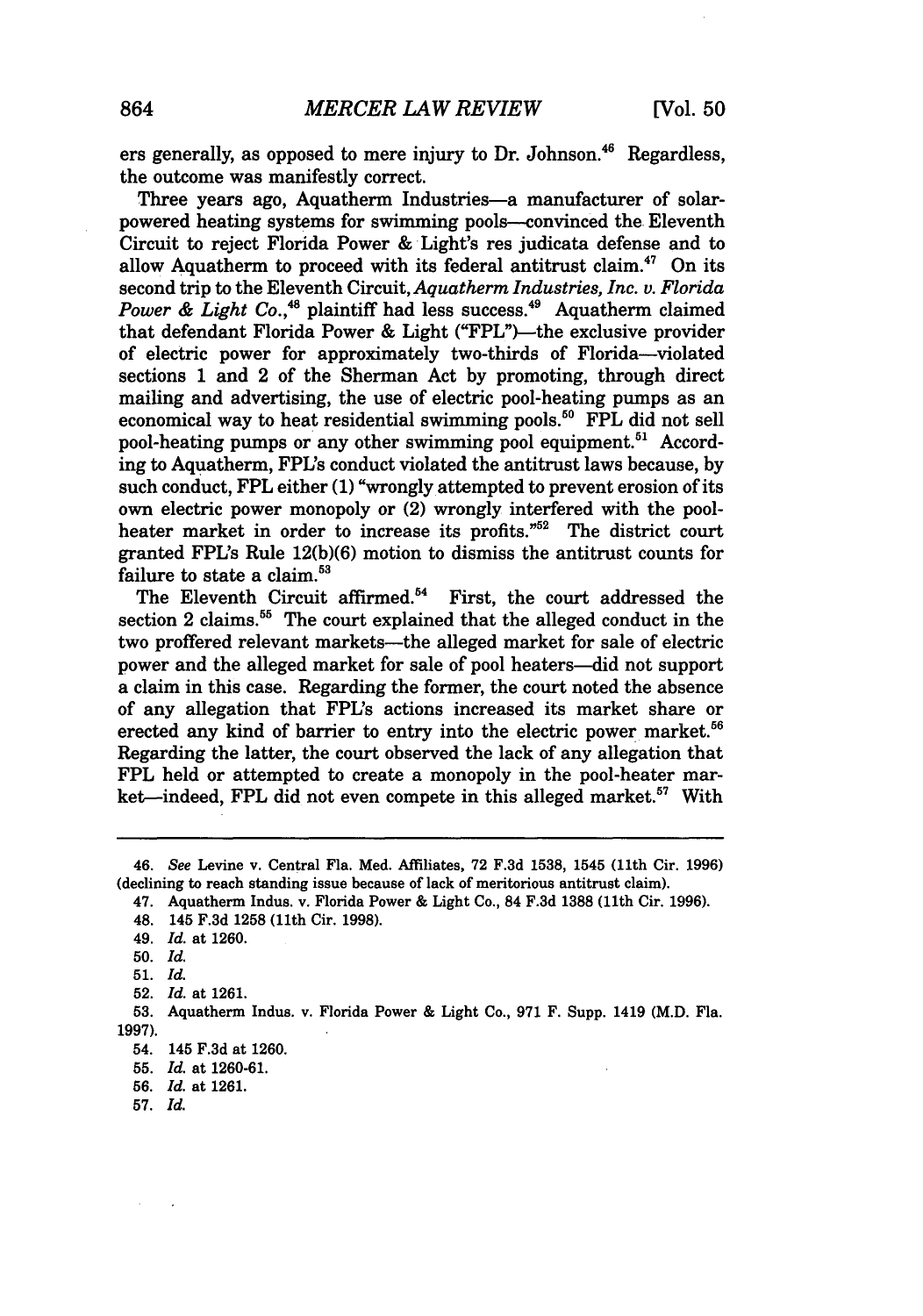## *ANTITRUST* **1999] 865**

no allegation of any other relevant market improperly monopolized by FPL or in which FPL's conduct raised a "dangerous probability" of achieving a monopoly, the court held that Aquatherm's monopolization and attempted monopolization claims were doomed.<sup>58</sup>

Aquatherm's conspiracy to monopolize and monopoly leveraging claims met a similar fate.<sup>59</sup> The conspiracy claim suffered from several defects. First, the court held that plaintiff's conspiracy allegations were vague and conclusory.6° The complaint lacked facts supporting the general suggestion of a conspiracy between FPL and manufacturers and suppliers of electric pool-heat pumps. $61$  Second, the court explained that FPL's alleged desire to "increase its sales" or "increase its market share" merely described "normal business goals," and such allegations failed to support a claim of specific intent to achieve a monopoly in a relevant market, as required to support a conspiracy to monopolize claim.62 Finally, the court discounted Aquatherm's claim that FPL conspired to monopolize the pool-heater market because "no authority exists holding [that] a defendant can conspire to monopolize a market in which it does not compete. $^{63}$  For that same reason, the court rejected plaintiff's section 2 monopoly leveraging claim, observing that FPL did not seek any competitive advantage in the alleged pool-heating market because it did not compete in such market.<sup>64</sup>

Aquatherm's section 1 claims met with equal skepticism-and rightfully **so.65** The court rejected Aquatherm's basic conspiracy to restrain trade claim because of the lack of any alleged harm to competition.<sup>66</sup> The court explained that Aquatherm's charge that FPL acted unfairly by disseminating false information, to the detriment of Aquatherm, was insufficient to support a section 1 claim without allegations of harm to competition generally.<sup>67</sup> For this basic reason, plaintiff's tying and group boycott claims also failed to state a claim.<sup>68</sup> Accordingly, the court affirmed the dismissal of Aquatherm's complaint.69

**58.** *Id.* **59.** *Id.* at 1261-62. 60. *Id.* at 1261. 61. *Id.* 62. *Id.* at 1261-62. 63. *Id.* at 1262 n.4. 64. *Id.* at 1262. **65.** *Id.* 66. *Id.* 67. *Id.* at 1262-63. **68.** *Id.* **69.** *Id.* at 1264.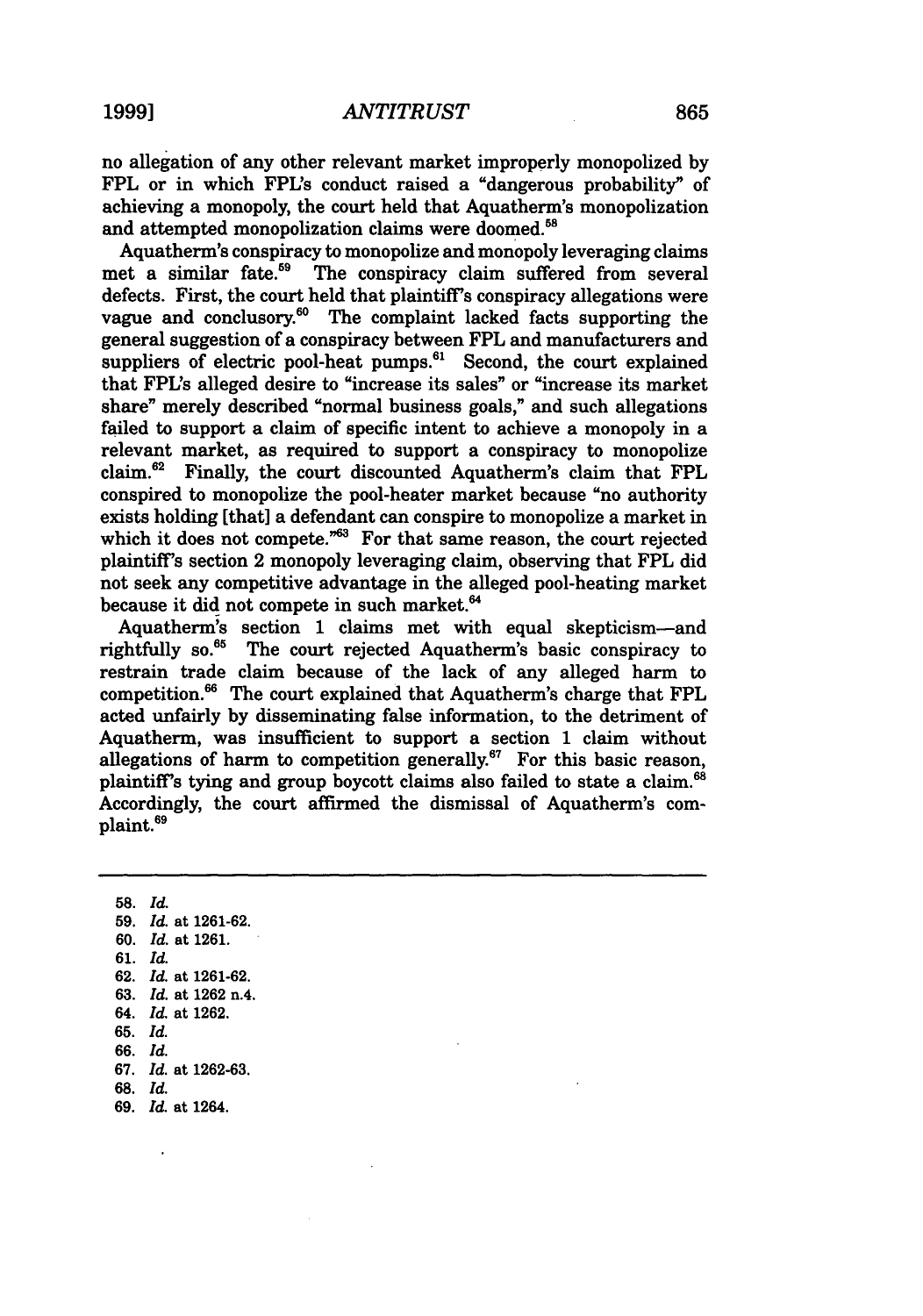In *Technical Resource Services v. Dornier Medical Systems,\*°* the Eleventh Circuit affirmed two jury verdicts rejecting plaintiff's claim that defendant restrained trade and monopolized or attempted to monopolize the market for servicing lithotripter machinery (machines that use shock waves to destroy kidney stones without invasive surgery).<sup>71</sup> According to plaintiff, defendant refused to provide it with replacement parts, diagnostic software, and service manuals, and defendant allegedly tied the purchase of the lithotripter machinery to the purchase of unwanted service contracts, all in an effort to control the aftermarket for servicing lithotripter machinery.72 Ultimately, two juries rejected the core elements of each of plaintiff's claims-although some confusion surrounded the juries' answers to the special interrogatories."3 The district court entered judgment for defendant, and the Eleventh Circuit affirmed.74 The case on appeal largely turned on interpretation of the jury's answers to the special interrogatories, which the court held reasonably and fairly could be harmonized to support the judgment.<sup>75</sup>

*All Care Nursing Service, Inc. v. High Tech Staffing Services, Inc. <sup>76</sup>* concerned an alleged per se unlawful price fixing arrangment and group boycott. In response to a severe nursing shortage in southern Florida in the mid-1980s and quality control problems with the nursing services provided, the South Florida Hospital Association **("SFHA")** enlisted twelve hospitals in Palm Beach County to set up a "Preferred Provider Program" ("PPP"). Under this program, the hospitals solicited bids from temporary nursing agencies for selection as preferred providers. Selection criteria included competence, services provided, quality, and bid prices. **All** participating hospitals agreed to seek nurses from preferred providers before considering nonpreferred agencies. Each hospital was free to decide with which of the preferred agencies it would contract, and the hospitals did not agree to a uniform price or a price range for such services.<sup>77</sup>

**All** nursing agencies were invited to participate in the bidding. Sixteen did so, and eight of them were selected as preferred providers. The hospitals began operating under the PPP in November **1988,**

- **76. 135 F.3d** 740 (11th Cir. **1998).**
- **77.** *Id.* at 744.

**<sup>70.</sup>** 134 **F.3d** 1458 (11th Cir. **1998).** One of the authors represented a defendant in a related section 1 action brought **by** Technical Resource Services, Inc.

**<sup>71.</sup>** *Id.* at 1460.

**<sup>72.</sup>** *Id.*

**<sup>73.</sup>** *Id.* at 1461.

<sup>74.</sup> *Id.* at 1462.

**<sup>75.</sup>** *Id.* at 1464-67.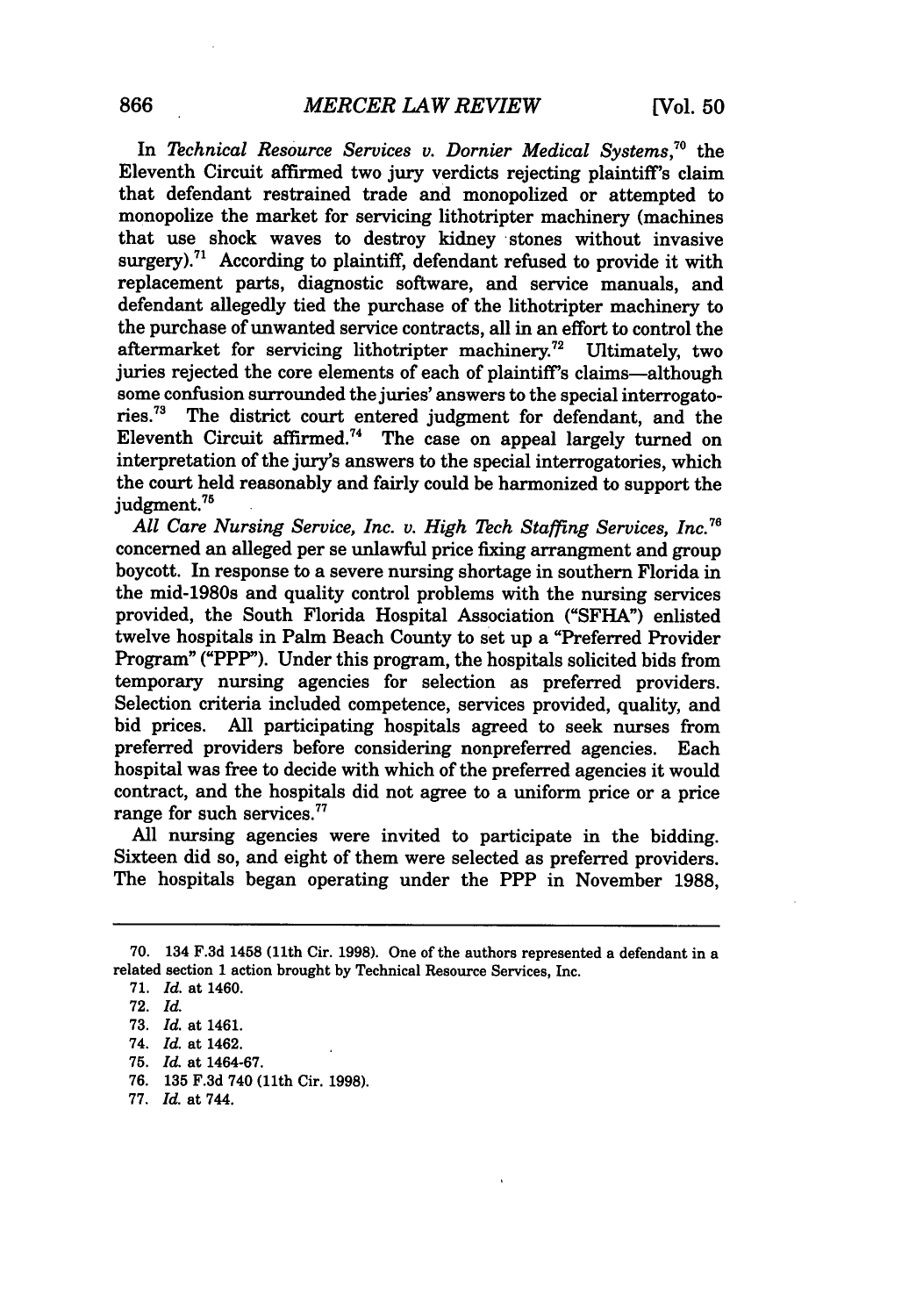entering into individual contracts with each of the preferred providers at their separate bid prices. The agencies agreed to other conditions in these contracts, such as treating their nurses as employees in order to shift some of the cost burden associated with independent contractors to the agencies. While the contracts were for one-year terms, each agency could terminate its contract with a particular hospital upon thirty-days notice, thus providing a mechanism to account for market changes.<sup>78</sup>

Several nonpreferred nursing care providers, some of whom submitted failed bids, filed suit against the participating hospitals, the SFHA, and the preferred agencies claiming violations of sections 1 and 2 of the Sherman Act and their Florida counterparts.<sup>79</sup> In essence, these claims asserted that the formation and operation of the PPP constituted a per se unlawful price fixing arrangement and a group boycott. $80$  After a four-week jury trial, a verdict was entered in favor of defendants on all claims, and the district court rejected plaintiffs' posttrial motions for judgment as a matter of law.<sup>81</sup>

The Eleventh Circuit affirmed.<sup>82</sup> The antitrust issue on appeal turned on whether the PPP was per se unlawful, for the Eleventh Circuit made it clear that if the rule of reason applied, it would defer to the jury's determination that plaintiffs had failed to prove a relevant market.<sup>83</sup> First, the court considered whether the PPP constituted per se unlawful price fixing.<sup>84</sup> The court laudably focused its inquiry on objective evidence of price fixing, rather than intent evidence. $85$  While the PPP has some impact on price, the court noted that there was no direct price agreement among the competing hospitals or among the preferred agencies, and that the preferred agency agreements allowed agencies on thirty-days notice to terminate their contract if they thought conditions warranted re-entry to the market.<sup>86</sup> In other words, the PPP contracts had an escape clause that allowed the market to dictate price.

**86.** *Id.* at 744.

**<sup>78.</sup>** *Id.*

**<sup>79.</sup>** *Id.* In response, defendants filed RICO claims against plaintiff **All** Care Nursing Services, Inc. and its operator. *Id.* The Eleventh Circuit affirmed a jury verdict for defendants on the RICO claims. *Id.* at 745.

**<sup>80.</sup>** *Id.* at 745-46.

**<sup>81.</sup>** Early in the case, plaintiffs sought to preliminarily enjoin the implementation of the PPP. The district court granted the injunction, but the Eleventh Circuit vacated it because of the lack of an evidentiary hearing. **All** Care Nursing Serv. v. Bethesda Memorial Hosp., Inc., **887 F.2d 1535** (11th Cir. **1989).** The request for an injunction was never reinstated.

**<sup>82. 135</sup> F.3d** at 749.

**<sup>83.</sup>** *Id.* at **747** n.12, 749.

<sup>84.</sup> *Id.* at **747.**

<sup>85.</sup> *Id.* ("anticompetitive effects--not intent-is the focal point of antitrust legislation").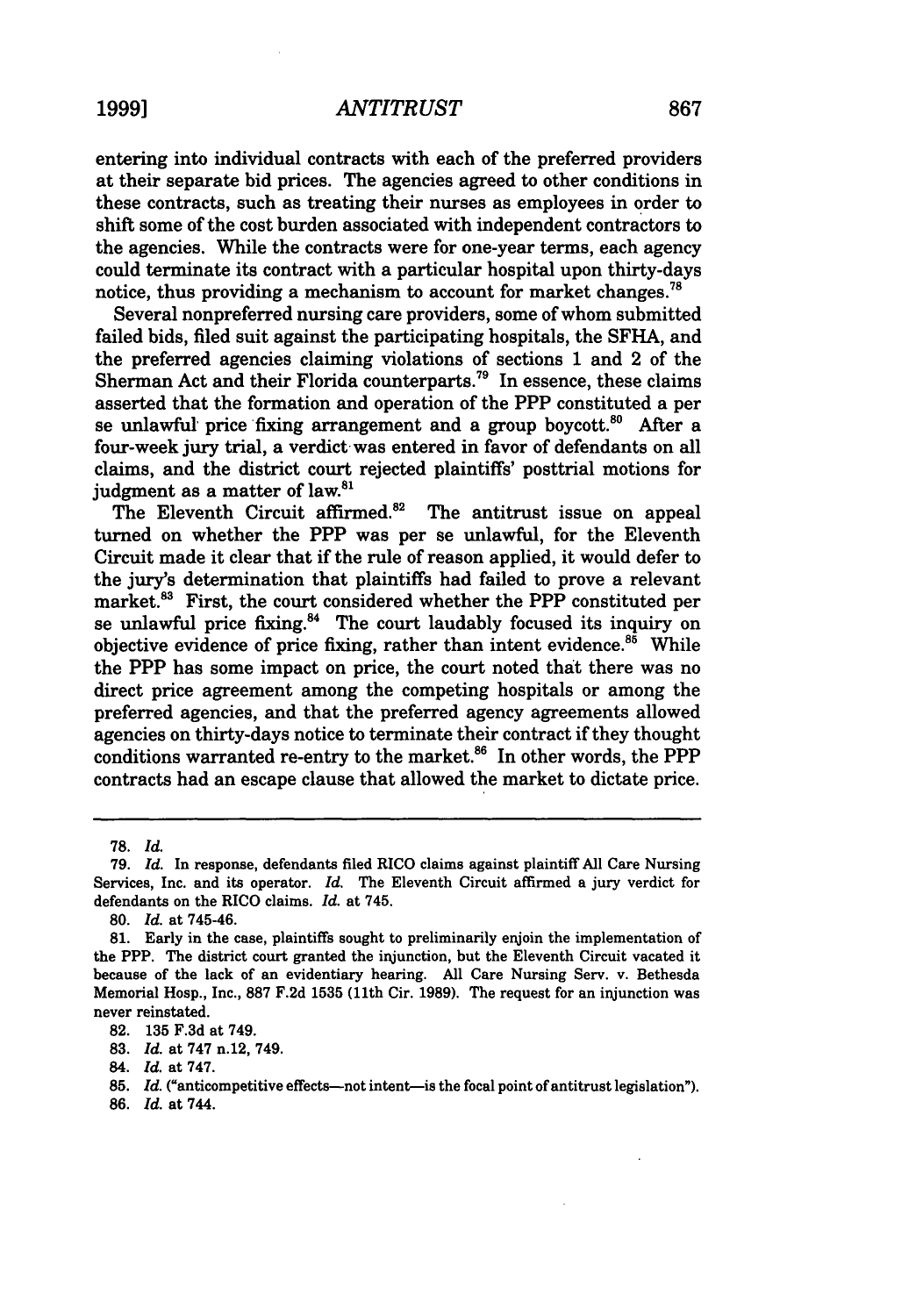The court explained that the "key to per se treatment is whether the conduct is of the kind that can only be anticompetitive," and it concluded that the PPP could not be labelled that way.<sup>87</sup> Accordingly, the court refused to condemn the PPP as a per se unlawful price fixing arrangement.<sup>88</sup>

The court likewise refused to label the PPP a per se unlawful group boycott.8 9 Again, the court properly was guided **by** consideration of whether the PPP was the type of practice "which history has shown [has] only anticompetitive effects."90 The court reasoned that the PPP did not constitute any refusal to deal at all, much less a group boycott.<sup>91</sup> **All** agencies were able to participate in the bidding to become preferred providers and the hospitals remained able and willing to deal with nonpreferred agencies if the preferred agencies did not meet their needs.<sup>92</sup> Moreover, the evidence showed that other medical facilities relied upon the services of the nursing agencies, thus ensuring that competition thrived among the preferred and nonpreferred agencies.<sup>93</sup> Therefore, the court declined to condemn the PPP as unlawful per **se.<sup>94</sup>** The jury found that no relevant market was shown (a threshold step to prove a violation based on the rule of reason), and because that finding was not clearly erroneous, the Eleventh Circuit affirmed the jury's verdict against plaintiffs.<sup>98</sup>

In *Thscaloosa v. Harcros Chemicals, Inc.,9* thirty-nine Alabama municipal entities brought an antitrust suit against five chemical companies and distributors for allegedly conspiring to fix prices for repackaged chlorine used for the treatment of drinking water, sewage, and swimming pools.<sup>97</sup> Defendants allegedly submitted sealed bids for government contracts in various parts of Alabama based on prearranged "list prices," thereby allocating the repackaged chlorine contracts as they wished. The Alabama municipalities charged violations of sections 1 and 2 of the Sherman Act, as well as violations of Alabama's equivalent of

**95.** *Id.*

96. 158 F.3d 548 (11th Cir. 1998).

97. *Id.* at 553. Repackaged chlorine is liquid chlorine stored in containers for delivery to, and use by, chlorine consumers. *Id.*

**<sup>87.</sup>** *Id.* at **748.**

**<sup>88.</sup>** *Id.*

<sup>89.</sup> *Id.*

**<sup>90.</sup>** *Id.*

<sup>91.</sup> *Id.*

<sup>92.</sup> *Id.* (noting that the nonpreferred agencies had received more than a "trifling" of nursing business from hospitals even after operation of the PPP).

<sup>93.</sup> *Id.*

<sup>94.</sup> *Id.* at 749.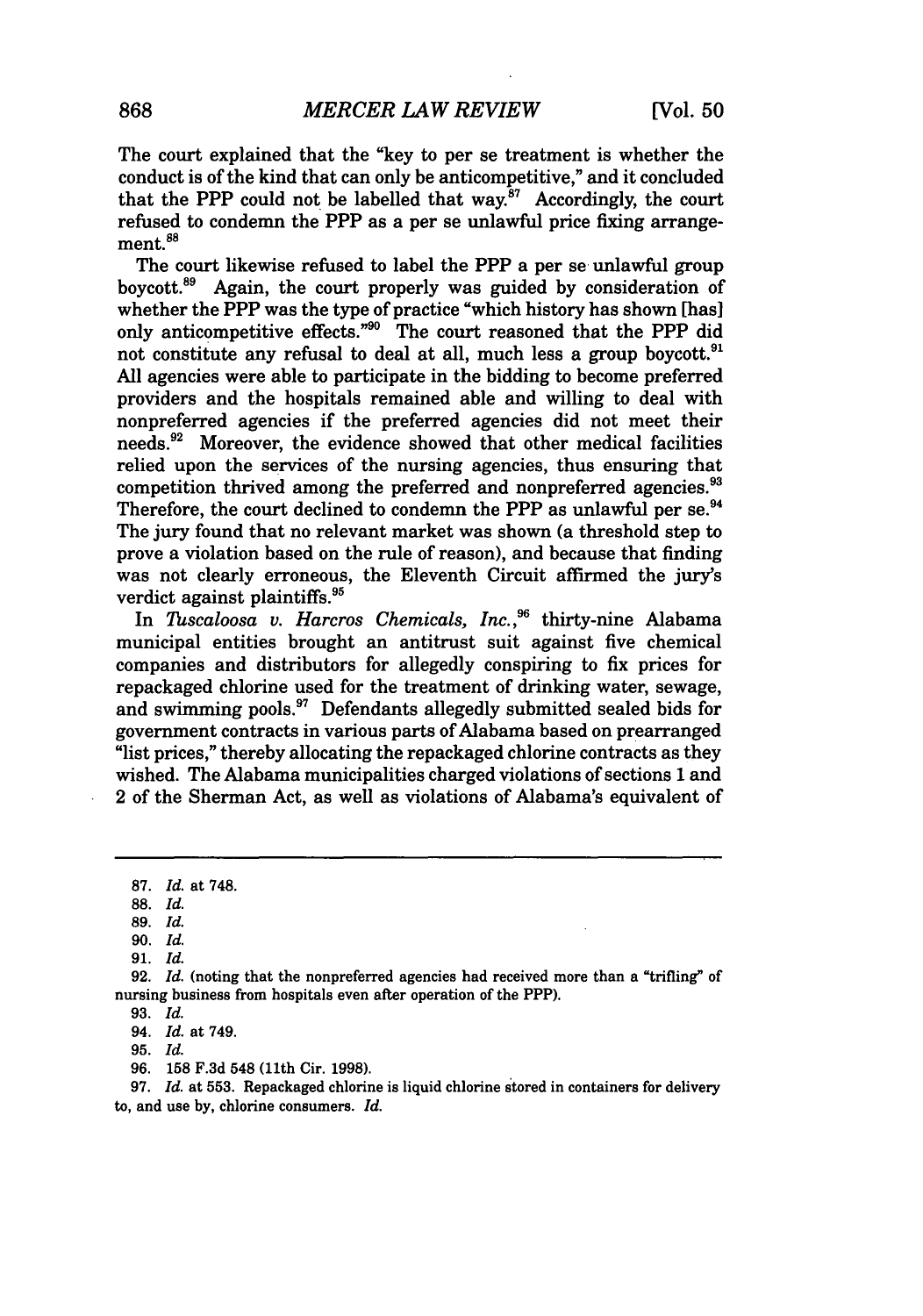section 1 and a state fraud claim.<sup>98</sup> Following discovery, the district court granted defendants' motion for summary judgment.<sup>99</sup> Crucial to this decision by the district court was its exclusion of certain evidence as hearsay and exclusion of much of plaintiffs' expert testimony.<sup>100</sup> Plaintiffs appealed the district court's evidentiary and summary judgment rulings.<sup>101</sup>

The Eleventh Circuit affirmed in part and reversed in part, on the whole granting a victory for the plaintiffs.<sup>102</sup> First, the Eleventh Circuit reinstated much of the excluded lay and expert testimony, including testimony regarding an alleged admission by the late chairman of one of the defendants (Jones Chemicals) that the company fixed chlorine prices in the Southeast, and testimony by plaintiffs' experts concerning pricing behavior, defendants' costs, and contract incumbency rates in the relevant markets. $^{103}$ 

The court then considered whether the record supported plaintiffs' antitrust claims.<sup>104</sup> As to defendant Jones Chemicals, the testimony concerning its former chairman's alleged admission was enough by itself, "[in the absence of overwhelming evidence to the contrary," to warrant a trial.<sup>105</sup> As to two other defendants, the court held that it was irrational to assume they participated in any conspiracy because they had garnered "zero or near-zero market share" from the alleged enterprise. $^{106}$  With no other evidence linking these defendants to the alleged conspiracy, the court affirmed summary judgment for them. $107$ 

As to the remaining defendants, the court stated that the documentary evidence, by itself, was insufficient to withstand summary judgment because such evidence at best was in "equipoise," and thus would be insufficient to meet plaintiffs' burden of proof. $108$  The improperly excluded expert testimony, however, tipped the balance towards plaintiffs.<sup>109</sup> Plaintiffs' experts presented evidence of price parallelism-that is, interdependent pricing by defendants that uniformly rose

<sup>98.</sup> *Id.* at 554-55.

<sup>99.</sup> *Id.* at 555-56. See Tuscaloosa v. Harcros Chems., Inc., 877 F. Supp. 1504, 1521-24, 1532-38 (N.D. Ala. 1995).

<sup>100.</sup> **158** F.3d at 556-57.

<sup>101.</sup> *Id.* at 556.

<sup>102.</sup> *Id.* at 557.

<sup>103.</sup> *Id.* at 557-67.

<sup>104.</sup> *Id.* at 569.

**<sup>105.</sup>** *Id.* at **568.**

<sup>106.</sup> *Id.*

<sup>107.</sup> *Id.* at 568-69.

<sup>108.</sup> *Id.* at **569.**

<sup>109.</sup> *Id.*